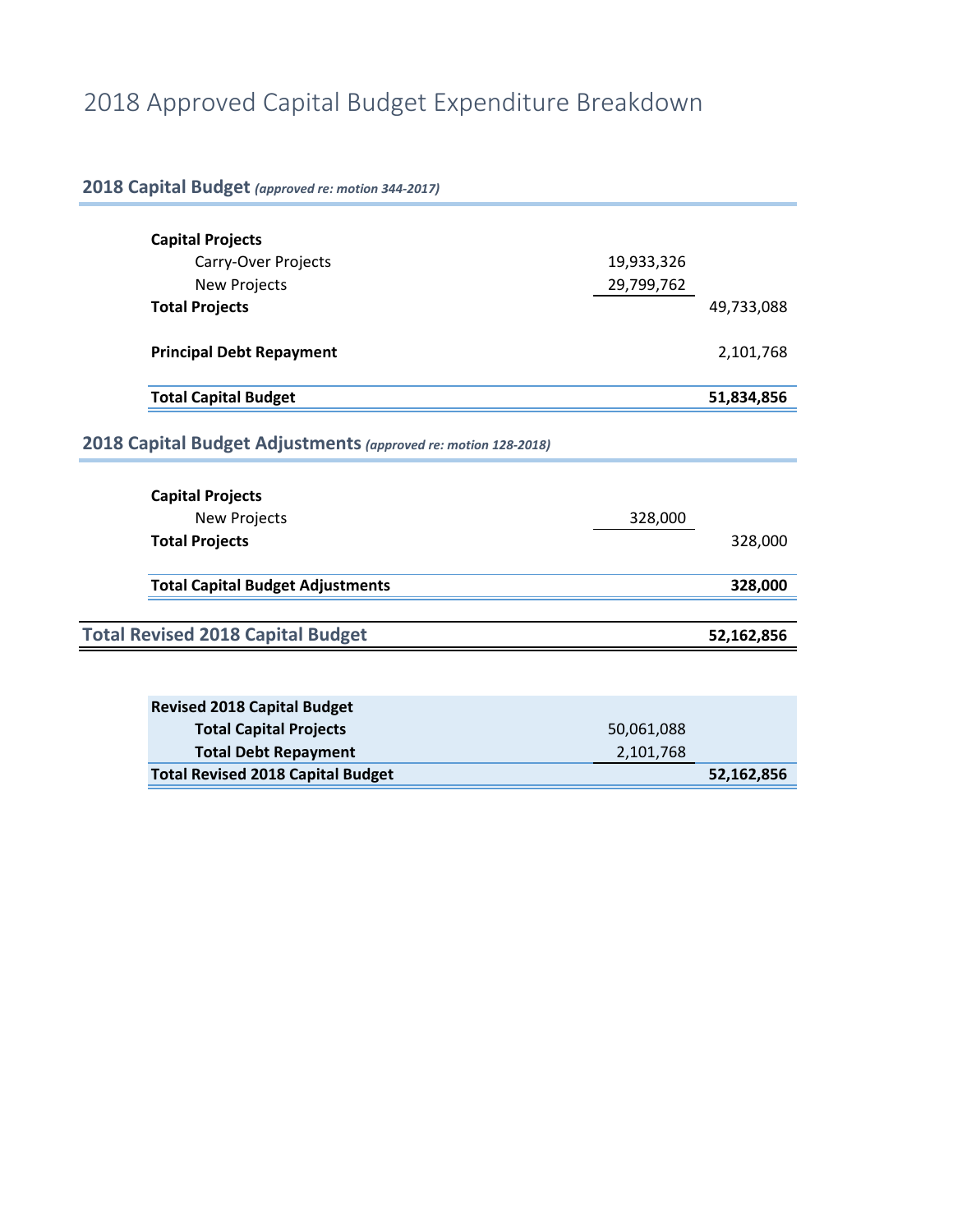| Project# | <b>Title</b>                                                 |              | <b>Job Group</b> Project Rank | <b>Project Cost Approved</b> |     | <b>Approved Date</b> | <b>Motion No.</b> |
|----------|--------------------------------------------------------------|--------------|-------------------------------|------------------------------|-----|----------------------|-------------------|
| 1713601  | Engineering - 2017 Street Improvement Program Carry-Over     | ENG          | 1 - Carry Over                | 270,000                      | Yes | 12/11/2017           | 344-2017          |
| 1713602  | Engineering - 2017 Water & Sewer Program Carry-Over          | <b>ENG</b>   | 1 - Carry Over                | 150,000                      | Yes | 12/11/2017           | 344-2017          |
| 1713603  | Engineering - 2017 Traffic Signal Hardware Carry-Over        | <b>ENG</b>   | 1 - Carry Over                | 150,000                      | Yes | 12/11/2017           | 344-2017          |
| 1813201  | IT - Cisco Phones                                            | IT           | 2 - Needed Project            | 5,000                        | Yes | 12/11/2017           | 344-2017          |
| 1813202  | IT - 911 Voice Recorder Replacement                          | IT           | 2 - Needed Project            | 15,000                       | Yes | 12/11/2017           | 344-2017          |
| 1813203  | IT - 911 Voice Recorder Redundant Server                     | IT           | 2 - Needed Project            | 23,000                       | Yes | 12/11/2017           | 344-2017          |
| 1813204  | IT-Carry Over - AMI Water Meter Reads                        | IT           | 1 - Carry Over                | 1,300,000                    | Yes | 12/11/2017           | 344-2017          |
| 1813205  | IT - Network Hardware                                        | IT           | 2 - Needed Project            | 25,000                       | Yes | 12/11/2017           | 344-2017          |
| 1813206  | IT - Multi-Function Printers                                 | IT           | 2 - Needed Project            | 10,000                       | Yes | 12/11/2017           | 344-2017          |
| 1813207  | IT - Server Hardware                                         | IT           | 2 - Needed Project            | 20,000                       | Yes | 12/11/2017           | 344-2017          |
| 1813209  | IT - Desktop Software                                        | IT           | 2 - Needed Project            | 3,000                        | Yes | 12/11/2017           | 344-2017          |
| 1813210  | IT - Desktop Hardware                                        | IT           | 2 - Needed Project            | 133,500                      | Yes | 12/11/2017           | 344-2017          |
| 1813212  | IT - Application Software                                    | IT           | 2 - Needed Project            | 105,000                      | Yes | 12/11/2017           | 344-2017          |
| 1813213  | IT - Establish Secondary 911 Location                        | IT           | 2 - Needed Project            | 20,000                       | Yes | 12/11/2017           | 344-2017          |
| 1813214  | IT - Carry Over - Diamond Financial System                   | IT           | 1 - Carry Over                | 150,000                      | Yes | 12/11/2017           | 344-2017          |
| 1813401  | Finance - Office Furniture                                   | FIN          | 1 - Carry Over                | 44,600                       | Yes | 12/11/2017           | 344-2017          |
| 1813601  | <b>Engineering - Capital Planning Priority</b>               | <b>ENG</b>   | 2 - Needed Project            | 100,000                      | Yes | 05/07/2018           | 128-2018          |
| 1813602  | Engineering - Wastewater Treatment Plant                     | ENG          | 1 - Carry Over                | 9,000,000                    | Yes | 12/11/2017           | 344-2017          |
| 1813603  | Engineering - Drainage Channel Improvements (52 St & 62 Ave) | <b>ENG</b>   | 1 - Carry Over                | 3,787,500                    | Yes | 12/11/2017           | 344-2017          |
| 1813604  | Engineering - Neale Edmunds Control Structure Improvements   | ENG          | 2 - Needed Project            | 650,000                      | Yes | 12/11/2017           | 344-2017          |
| 1813605  | Engineering - Street Improvement Program                     | ENG          | 2 - Needed Project            | 4,000,000                    | Yes | 12/11/2017           | 344-2017          |
| 1813606  | Engineering - Water & Sewer Replacement Program              | ENG          | 2 - Needed Project            | 3,000,000                    | Yes | 12/11/2017           | 344-2017          |
| 1813607  | Engineering - Carry Over - Landfill Cell 1.3                 | ENG          | 1 - Carry Over                | 3,100,000                    | Yes | 12/11/2017           | 344-2017          |
| 1813608  | Engineering - Traffic Signal Hardware Replacement            | ENG          | 2 - Needed Project            | 650,000                      | Yes | 12/11/2017           | 344-2017          |
| 1813609  | <b>Engineering - Survey Equipment</b>                        | ENG          | 2 - Needed Project            | 36,000                       | Yes | 12/11/2017           | 344-2017          |
| 1813610  | Engineering - GIS Update                                     | ENG          | 2 - Needed Project            | 70,000                       | Yes | 12/11/2017           | 344-2017          |
| 1813612  | Engineering - East Storm Channel Rehabilitation              | ENG          | 2 - Needed Project            | 1,000,000                    | Yes | 12/11/2017           | 344-2017          |
| 1813613  | Engineering - Street Rehabilitation (12-44 St/40 Ave)        | <b>ENG</b>   | 2 - Needed Project            | 3,000,000                    | Yes | 12/11/2017           | 344-2017          |
| 1813615  | Engineering - River Intake Dam Construction                  | <b>ENG</b>   | 2 - Needed Project            | 250,000                      | Yes | 12/11/2017           | 344-2017          |
| 1813616  | Engineering - Sanitary Main Replacement (36-40 St/48 Ave)    | ENG          | 2 - Needed Project            | 300,000                      | Yes | 12/11/2017           | 344-2017          |
| 1813618  | Engineering - Drainage Channel Improvements (East, Lake K)   | ENG          | 2 - Needed Project            | 200,000                      | Yes | 12/11/2017           | 344-2017          |
| 1813619  | Engineering - Traffic Signal Installation (25 St & 59 Ave)   | ENG          | 2 - Needed Project            | 450,000                      | Yes | 12/11/2017           | 344-2017          |
| 1813620  | Engineering - Leachate Managment System                      | <b>ENG</b>   | 1 - Carry Over                | 750,000                      | Yes | 12/11/2017           | 344-2017          |
| 1813621  | Engineering - Grading & Ditch Work (67 St)                   | ENG          | 2 - Needed Project            | 48,000                       | Yes | 12/11/2017           | 344-2017          |
| 1813622  | Engineering - Parkview Storm Water Management Pond           | ENG          | 2 - Needed Project            | 230,000                      | Yes | 12/11/2017           | 344-2017          |
| 1823001  | Fire Services - Equipment Replacement                        | <b>FIRE</b>  | 2 - Needed Project            | 40,000                       | Yes | 12/11/2017           | 344-2017          |
| 1823002  | Fire Services - #14 Pumper Replacement                       | <b>FIRE</b>  | 2 - Needed Project            | 48,000                       | Yes | 12/11/2017           | 344-2017          |
| 1823003  | Fire Services - Fire Station #1 Renovation                   | <b>FIRE</b>  | 2 - Needed Project            | 110,000                      | Yes | 12/11/2017           | 344-2017          |
| 1831201  | Fleet - A/C (Recover, Recycle, Recharge) Machine             | <b>FLEET</b> | 2 - Needed Project            | 6,000                        | Yes | 12/11/2017           | 344-2017          |
| 1832001  | Roadway Services - Sidewalk Snow Plow Replacement            | <b>FLEET</b> | 2 - Needed Project            | 180,000                      | Yes | 12/11/2017           | 344-2017          |
| 1832003  | Roadway Services - Street Sweepers (3)                       | <b>FLEET</b> | 2 - Needed Project            | 930,000                      | Yes | 12/11/2017           | 344-2017          |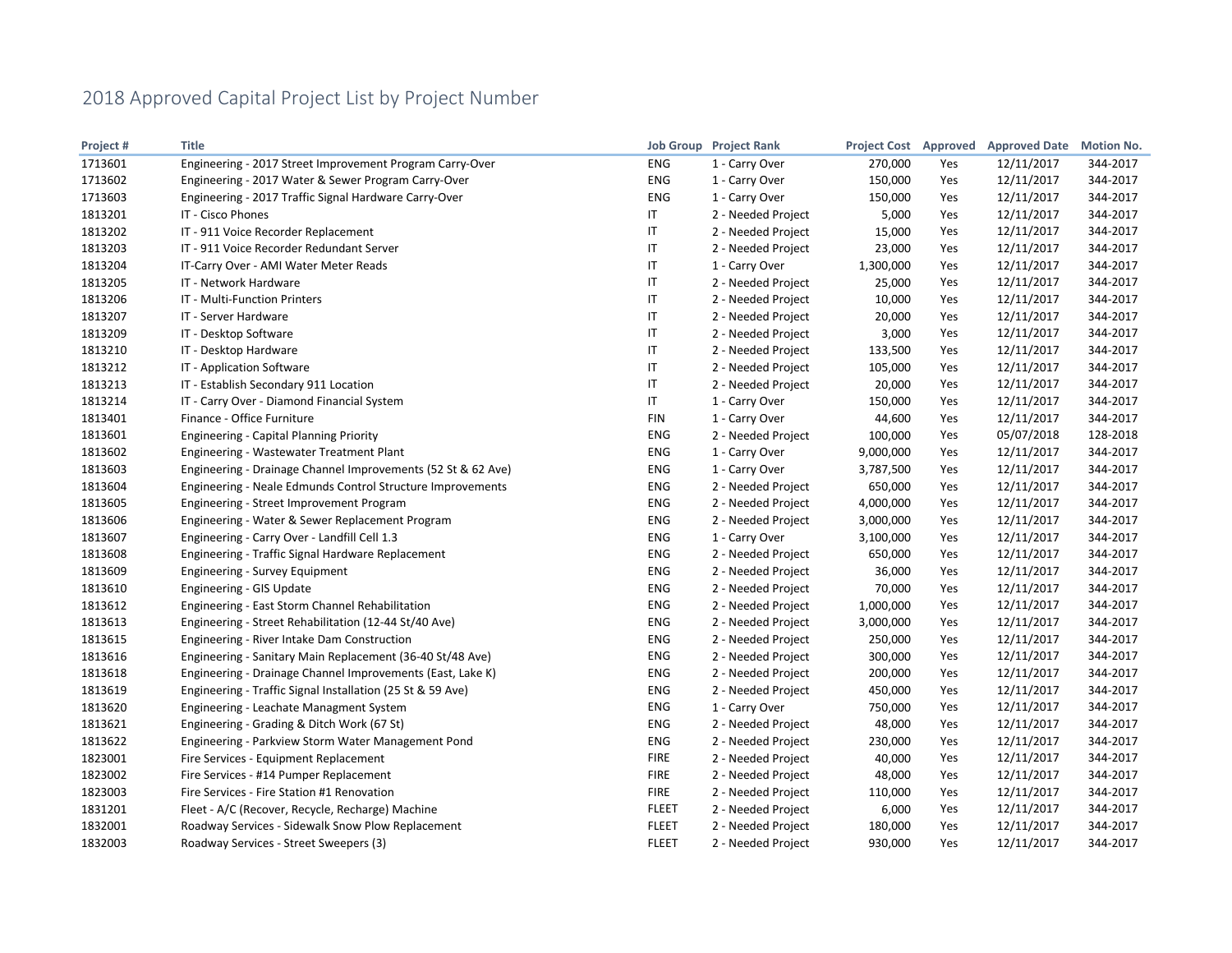| Project# | <b>Title</b>                                                      |               | <b>Job Group</b> Project Rank |           |     | Project Cost Approved Approved Date | <b>Motion No.</b> |
|----------|-------------------------------------------------------------------|---------------|-------------------------------|-----------|-----|-------------------------------------|-------------------|
| 1832004  | Roadway Services - LED Traffic Light Upgrade                      | <b>ROADS</b>  | 2 - Needed Project            | 50,000    | Yes | 12/11/2017                          | 344-2017          |
| 1834001  | Airport - Generator                                               | <b>APORT</b>  | 2 - Needed Project            | 125,000   | Yes | 12/11/2017                          | 344-2017          |
| 1834004  | Airport - Taxiway Rehabilitation                                  | <b>APORT</b>  | 2 - Needed Project            | 250,000   | Yes | 12/11/2017                          | 344-2017          |
| 1834005  | Airport - Runway Rehabilitation                                   | <b>APORT</b>  | 2 - Needed Project            | 5,790,274 | Yes | 12/11/2017                          | 344-2017          |
| 1841001  | Water Services - Water Meter Replacement Program                  | <b>WATER</b>  | 2 - Needed Project            | 159,818   | Yes | 12/11/2017                          | 344-2017          |
| 1841103  | Water Treatment Plant - Turbidity Meters                          | <b>WTP</b>    | 2 - Needed Project            | 70,000    | Yes | 12/11/2017                          | 344-2017          |
| 1841106  | River Intake - Road/Drainage Ditch Improvement                    | <b>WTP</b>    | 2 - Needed Project            | 50,000    | Yes | 12/11/2017                          | 344-2017          |
| 1841107  | Water Treatment Plant - Chemical Feeder System (Carbon)           | <b>WTP</b>    | 1 - Carry Over                | 205,000   | Yes | 12/11/2017                          | 344-2017          |
| 1841108  | Water Treatment Plant - Chemical Feeder System (Lime)             | <b>WTP</b>    | 1 - Carry Over                | 195,000   | Yes | 12/11/2017                          | 344-2017          |
| 1841109  | Water Treatment Plant - Kitchen & Boardroom Renovation            | <b>WTP</b>    | 2 - Needed Project            | 9,500     | Yes | 05/07/2018                          | 128-2018          |
| 1842001  | Wastewater Collection - Disinfection System                       | <b>WWC</b>    | 2 - Needed Project            | 15,000    | Yes | 05/07/2018                          | 128-2018          |
| 1842002  | Wastewater Collection - Neale Edwards Refurbish                   | <b>WWC</b>    | 2 - Needed Project            | 60,000    | Yes | 12/11/2017                          | 344-2017          |
| 1842102  | Wastewater Treatment Plant - Lagoon Desludging                    | <b>WWTP</b>   | 2 - Needed Project            | 2,980,000 | Yes | 12/11/2017                          | 344-2017          |
| 1842104  | Wastewater Treatment Plant - Grinder Replacement                  | <b>WWTP</b>   | 2 - Needed Project            | 22,000    | Yes | 12/11/2017                          | 344-2017          |
| 1842105  | Wastewater Treatment Plant - Composite Sampler Fridge             | <b>WWTP</b>   | 2 - Needed Project            | 6,000     | Yes | 12/11/2017                          | 344-2017          |
| 1842106  | Wastewater Treatment Plant - SCADA Historian                      | <b>WWTP</b>   | 2 - Needed Project            | 10,000    | Yes | 12/11/2017                          | 344-2017          |
| 1843001  | Landfill - Garbage Compactor                                      | <b>FLEET</b>  | 2 - Needed Project            | 820,000   | Yes | 12/11/2017                          | 344-2017          |
| 1843003  | Landfill - Operations Review                                      | <b>LFILL</b>  | 2 - Needed Project            | 75,000    | Yes | 12/11/2017                          | 344-2017          |
| 1843004  | Landfill - Residential Limit Program                              | <b>LFILL</b>  | 2 - Needed Project            | 10,000    | Yes | 12/11/2017                          | 344-2017          |
| 1843006  | Landfill - Security                                               | LFILL         | 2 - Needed Project            | 25,000    | Yes | 12/11/2017                          | 344-2017          |
| 1854001  | Cemetery - Cemetery Study                                         | <b>PARKS</b>  | 2 - Needed Project            | 50,000    | Yes | 12/11/2017                          | 344-2017          |
| 1854002  | Cemetery - Guard Grave Shoring System                             | <b>PARKS</b>  | 2 - Needed Project            | 7,000     | Yes | 12/11/2017                          | 344-2017          |
| 1854003  | Cemetery - Concrete Cemetery Ribbons                              | <b>PARKS</b>  | 2 - Needed Project            | 20,000    | Yes | 12/11/2017                          | 344-2017          |
| 1854004  | Cemetery - Columbaria                                             | <b>PARKS</b>  | 2 - Needed Project            | 60,000    | Yes | 12/11/2017                          | 344-2017          |
| 1861202  | Land Division - Landscaping (Fencing)                             | LAND          | 2 - Needed Project            | 50,000    | Yes | 12/11/2017                          | 344-2017          |
| 1861203  | Land Division - Landscaping                                       | LAND          | 2 - Needed Project            | 903,000   | Yes | 12/11/2017                          | 344-2017          |
| 1861204  | Land Division - North East Area Structure Plan                    | LAND          | 2 - Needed Project            | 250,000   | Yes | 12/11/2017                          | 344-2017          |
| 1861206  | Land Division - Hill Industrial Third-Party Damages               | LAND          | 1 - Carry Over                | 2,200     | Yes | 12/11/2017                          | 344-2017          |
| 1861207  | Land Division - Colonial Park East Holdback & Third-Party Damages | LAND          | 1 - Carry Over                | 66,703    | Yes | 12/11/2017                          | 344-2017          |
| 1861208  | Land Division - Parkview Holdback                                 | LAND          | 1 - Carry Over                | 10,823    | Yes | 12/11/2017                          | 344-2017          |
| 1861302  | <b>BM</b> - Operations Centre - Washbay Floor                     | <b>BLDMNT</b> | 2 - Needed Project            | 18,000    | Yes | 12/11/2017                          | 344-2017          |
| 1861304  | BM - Legacy Centre - Washroom Renovation                          | <b>BLDMNT</b> | 2 - Needed Project            | 120,000   | Yes | 12/11/2017                          | 344-2017          |
| 1861305  | BM - Heritage Building - Rehabilitation                           | <b>BLDMNT</b> | 2 - Needed Project            | 200,000   | Yes | 12/11/2017                          | 344-2017          |
| 1861306  | <b>BM</b> - Community Services Building - Window Replacement      | <b>BLDMNT</b> | 2 - Needed Project            | 155,000   | Yes | 12/11/2017                          | 344-2017          |
| 1861307  | <b>BM</b> - Furniture Replacement                                 | <b>BLDMNT</b> | 2 - Needed Project            | 15,000    | Yes | 12/11/2017                          | 344-2017          |
| 1861310  | <b>BM</b> - Park Centre - Doors                                   | <b>BLDMNT</b> | 2 - Needed Project            | 33,000    | Yes | 12/11/2017                          | 344-2017          |
| 1861312  | BM - City Hall - Scrubber                                         | <b>BLDMNT</b> | 2 - Needed Project            | 6,000     | Yes | 12/11/2017                          | 344-2017          |
| 1861313  | BM - Community Services Building - Access Road Rehabilitation     | <b>BLDMNT</b> | 2 - Needed Project            | 40,000    | Yes | 12/11/2017                          | 344-2017          |
| 1861314  | <b>BM - Vehicle</b>                                               | <b>BLDMNT</b> | 2 - Needed Project            | 40,000    | Yes | 12/11/2017                          | 344-2017          |
| 1861315  | Fleet - Shop Ceiling Fans (6)                                     | <b>BLDMNT</b> | 2 - Needed Project            | 5,000     | Yes | 12/11/2017                          | 344-2017          |
| 1861317  | BM - RCMP - Concrete Island and Bollards                          | <b>BLDMNT</b> | 2 - Needed Project            | 12,000    | Yes | 12/11/2017                          | 344-2017          |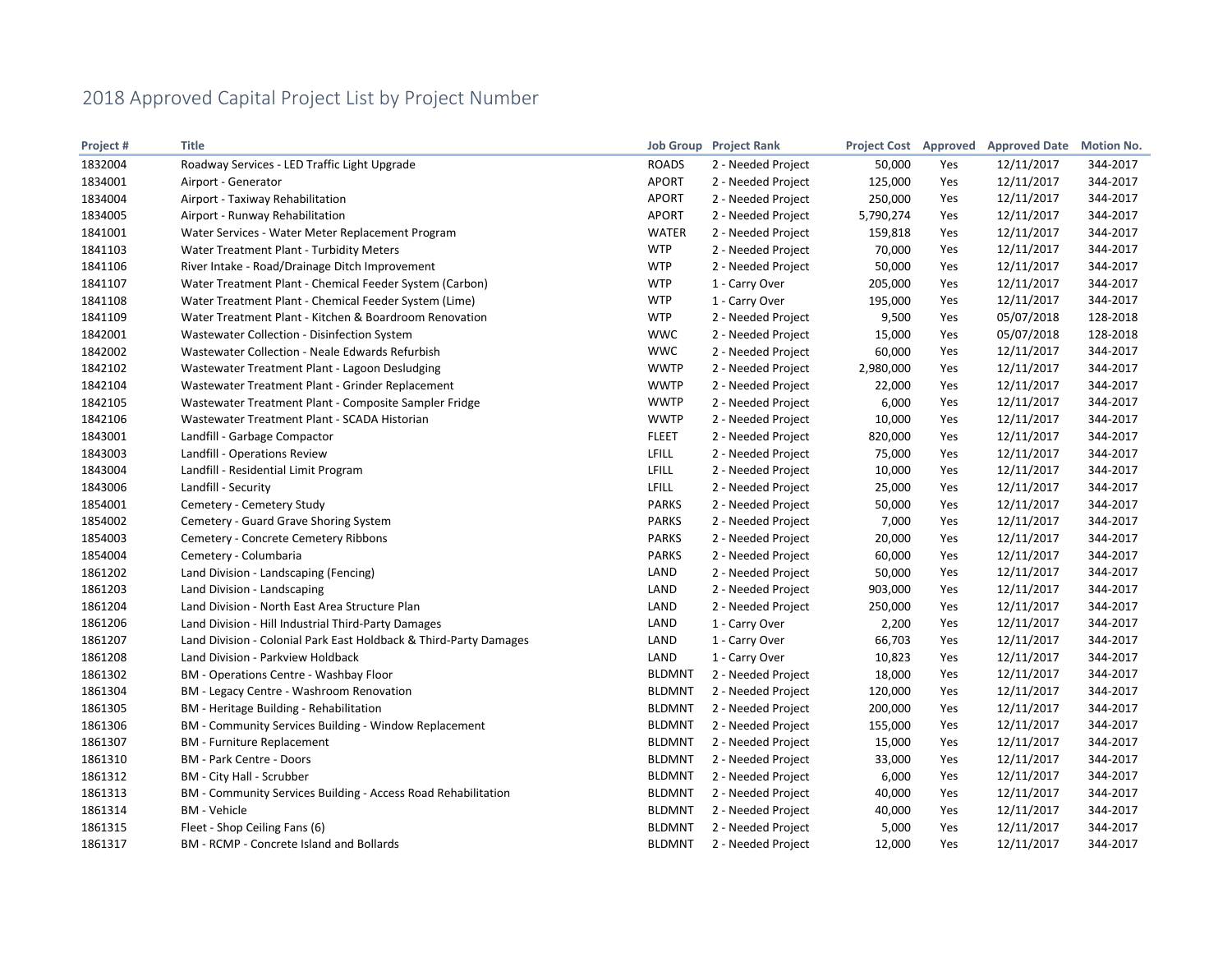| Project# | <b>Title</b>                                             |               | <b>Job Group</b> Project Rank |         |     | Project Cost Approved Approved Date | <b>Motion No.</b> |
|----------|----------------------------------------------------------|---------------|-------------------------------|---------|-----|-------------------------------------|-------------------|
| 1871001  | BMASP - John Deere AMT Gator                             | <b>FLEET</b>  | 2 - Needed Project            | 30,370  | Yes | 12/11/2017                          | 344-2017          |
| 1871003  | <b>BMASP</b> - Amphitheatre Rehabilitation               | <b>PARKS</b>  | 1 - Carry Over                | 652,500 | Yes | 05/07/2018                          | 128-2018          |
| 1871005  | BMASP - Roof (Shingle) Lawn Bowling Shed                 | <b>PARKS</b>  | 2 - Needed Project            | 6,000   | Yes | 12/11/2017                          | 344-2017          |
| 1871006  | BMASP - Lawn Bowling Greens Wooden Perimeter Replacement | <b>PARKS</b>  | 2 - Needed Project            | 5,000   | Yes | 12/11/2017                          | 344-2017          |
| 1871203  | Parks - Beautification Projects                          | <b>PARKS</b>  | 2 - Needed Project            | 30,000  | Yes | 12/11/2017                          | 344-2017          |
| 1871204  | Parks - Fencing Replacement                              | <b>PARKS</b>  | 2 - Needed Project            | 30,000  | Yes | 12/11/2017                          | 344-2017          |
| 1871207  | Parks - Small Equipment Replacement                      | <b>PARKS</b>  | 2 - Needed Project            | 10,000  | Yes | 12/11/2017                          | 344-2017          |
| 1871209  | Parks - Asphalt Trail Upgrades                           | <b>PARKS</b>  | 2 - Needed Project            | 25,000  | Yes | 12/11/2017                          | 344-2017          |
| 1871210  | Parks - Playground Replacement Program                   | <b>PARKS</b>  | 2 - Needed Project            | 80,000  | Yes | 12/11/2017                          | 344-2017          |
| 1871211  | Parks - AMT Gator                                        | <b>PARKS</b>  | 2 - Needed Project            | 25,000  | Yes | 12/11/2017                          | 344-2017          |
| 1873001  | <b>BAC</b> - Storage Shed                                | <b>AQUA</b>   | 2 - Needed Project            | 5,000   | Yes | 12/11/2017                          | 344-2017          |
| 1873003  | BAC - Spray Park Mechanical Storage Building Upgrade     | <b>AQUA</b>   | 2 - Needed Project            | 23,000  | Yes | 12/11/2017                          | 344-2017          |
| 1873004  | <b>BAC - Waterslide Upgrade</b>                          | <b>AQUA</b>   | 2 - Needed Project            | 35,000  | Yes | 12/11/2017                          | 344-2017          |
| 1873007  | <b>BAC - Wave Tank Refurbish</b>                         | <b>AQUA</b>   | 2 - Needed Project            | 75,000  | Yes | 12/11/2017                          | 344-2017          |
| 1873009  | <b>BAC - Sound System</b>                                | <b>AQUA</b>   | 2 - Needed Project            | 20,000  | Yes | 12/11/2017                          | 344-2017          |
| 1873010  | <b>BAC</b> - Wheelchair Door Accessibility               | <b>AQUA</b>   | 1 - Carry Over                | 20,000  | Yes | 12/11/2017                          | 344-2017          |
| 1873101  | LGCC - Carry Over - Irrigation System Upgrade            | <b>LGCC</b>   | 2 - Needed Project            | 290,000 | Yes | 12/11/2017                          | 344-2017          |
| 1873103  | <b>LGCC - Exterior Renovations</b>                       | <b>LGCC</b>   | 2 - Needed Project            | 100,000 | Yes | 12/11/2017                          | 344-2017          |
| 1873103  | <b>LGCC - Exterior Renovations</b>                       | <b>LGCC</b>   | 2 - Needed Project            | 40,000  | Yes | 12/11/2017                          | 344-2017          |
| 1873104  | LGCC - Insulated Turf Covers                             | LGCC          | 2 - Needed Project            | 5,000   | Yes | 12/11/2017                          | 344-2017          |
| 1873105  | LGCC - Utility Vehicle                                   | LGCC          | 2 - Needed Project            | 35,000  | Yes | 12/11/2017                          | 344-2017          |
| 1873108  | LGCC - Mower (Ride on)                                   | LGCC          | 2 - Needed Project            | 82,000  | Yes | 12/11/2017                          | 344-2017          |
| 1873110  | LGCC - Vacuum                                            | LGCC          | 2 - Needed Project            | 1,000   | Yes | 12/11/2017                          | 344-2017          |
| 1873111  | LGCC - Furniture (Operating)                             | <b>LGCC</b>   | 2 - Needed Project            | 10,000  | Yes | 12/11/2017                          | 344-2017          |
| 1873112  | LGCC - Power Rake Attachment                             | LGCC          | 2 - Needed Project            | 9,500   | Yes | 12/11/2017                          | 344-2017          |
| 1873116  | <b>LGCC - Water Aeration Units</b>                       | <b>LGCC</b>   | 2 - Needed Project            | 9,000   | Yes | 12/11/2017                          | 344-2017          |
| 1873117  | <b>LGCC - Compressor Rebuild</b>                         | <b>LGCC</b>   | 2 - Needed Project            | 25,000  | Yes | 12/11/2017                          | 344-2017          |
| 1873119  | LGCC - Oil Storage Tank                                  | LGCC          | 2 - Needed Project            | 3,700   | Yes | 12/11/2017                          | 344-2017          |
| 1873123  | LGCC - Exterior Building Upgrade                         | LGCC          | 2 - Needed Project            | 250,000 | Yes | 12/11/2017                          | 344-2017          |
| 1873207  | ODP - Pool Deck Drainage Project                         | <b>AQUA</b>   | 2 - Needed Project            | 100,000 | Yes | 12/11/2017                          | 344-2017          |
| 1873208  | <b>ODP - Exterior Renovations</b>                        | <b>AQUA</b>   | 2 - Needed Project            | 10,000  | Yes | 12/11/2017                          | 344-2017          |
| 1873210  | ODP - Replacement Sand for Filters                       | <b>AQUA</b>   | 2 - Needed Project            | 7,000   | Yes | 12/11/2017                          | 344-2017          |
| 1873305  | SSC - Compressor 2 Rebuild                               | <b>SERVUS</b> | 2 - Needed Project            | 13,000  | Yes | 12/11/2017                          | 344-2017          |
| 1873306  | SSC - Compressor 3 Rebuild                               | SERVUS        | 2 - Needed Project            | 7,000   | Yes | 12/11/2017                          | 344-2017          |
| 1873307  | SSC - Floor Scrubber                                     | <b>SERVUS</b> | 2 - Needed Project            | 6,600   | Yes | 12/11/2017                          | 344-2017          |
| 1873308  | SSC - Fitness Equipment                                  | <b>SERVUS</b> | 2 - Needed Project            | 45,500  | Yes | 12/11/2017                          | 344-2017          |
| 1873309  | SSC - Interior Renovations                               | <b>SERVUS</b> | 2 - Needed Project            | 15,000  | Yes | 12/11/2017                          | 344-2017          |
| 1873309  | SSC - Interior Renovations                               | <b>SERVUS</b> | 2 - Needed Project            | 4,200   | Yes | 12/11/2017                          | 344-2017          |
| 1873311  | SSC - Land Improvements                                  | <b>SERVUS</b> | 2 - Needed Project            | 12,000  | Yes | 12/11/2017                          | 344-2017          |
| 1873312  | SSC - Ammonia System Upgrade                             | <b>SERVUS</b> | 2 - Needed Project            | 13,500  | Yes | 12/11/2017                          | 344-2017          |
| 1873313  | SSC - Tile Replacement                                   | <b>SERVUS</b> | 2 - Needed Project            | 4,000   | Yes | 12/11/2017                          | 344-2017          |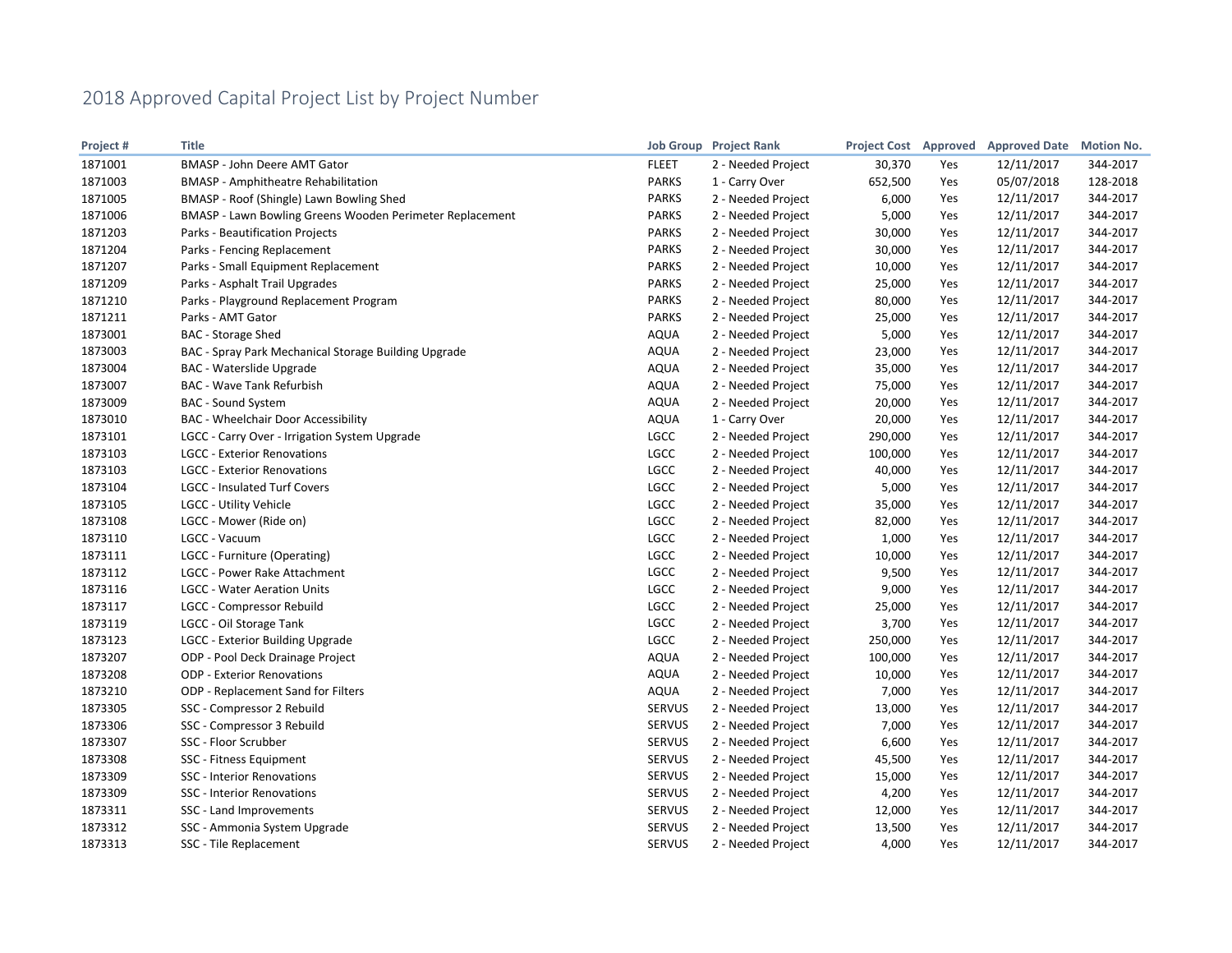| Project# | Title                                           |               | <b>Job Group</b> Project Rank | <b>Project Cost</b> | Approved | <b>Approved Date</b> | <b>Motion No.</b> |
|----------|-------------------------------------------------|---------------|-------------------------------|---------------------|----------|----------------------|-------------------|
| 1873315  | SSC - Security                                  | <b>SERVUS</b> | 2 - Needed Project            | 7,000               | Yes      | 12/11/2017           | 344-2017          |
| 1873316  | SSS - Lighting Improvements to LED              | <b>SERVUS</b> | 2 - Needed Project            | 150,000             | Yes      | 12/11/2017           | 344-2017          |
| 1873317  | SSC - Furniture (Outdoor)                       | <b>SERVUS</b> | 2 - Needed Project            | 3,500               | Yes      | 12/11/2017           | 344-2017          |
| 1873318  | SSC - Security Gates & Fence                    | <b>SERVUS</b> | 2 - Needed Project            | 6,300               | Yes      | 12/11/2017           | 344-2017          |
| 1873403  | <b>AM - Interior Renovations</b>                | ARENA         | 2 - Needed Project            | 5,000               | Yes      | 12/11/2017           | 344-2017          |
| 1873405  | AM - Concrete Entrance and Exit Replacement     | ARENA         | 2 - Needed Project            | 5,000               | Yes      | 12/11/2017           | 344-2017          |
| 1873502  | CCC - Compressor 1                              | ARENA         | 2 - Needed Project            | 18,000              | Yes      | 12/11/2017           | 344-2017          |
| 1873506  | CCC - Electrical Panel Upgrade                  | ARENA         | 2 - Needed Project            | 100,000             | Yes      | 05/07/2018           | 128-2018          |
| 1873507  | CCC - Water Boiler System                       | ARENA         | 2 - Needed Project            | 15,500              | Yes      | 12/11/2017           | 344-2017          |
| 1873601  | RR - Chiller Replacement                        | ARENA         | 2 - Needed Project            | 60,000              | Yes      | 12/11/2017           | 344-2017          |
| 1873602  | RR - Cooling Floor Header Replacement           | ARENA         | 2 - Needed Project            | 75,000              | Yes      | 12/11/2017           | 344-2017          |
| 1874001  | <b>PRGRM - Event Tents</b>                      | PRGRM         | 2 - Needed Project            | 10,000              | Yes      | 12/11/2017           | 344-2017          |
| 1876114  | LCSC - Imhoff Storage Solution                  | <b>LCSC</b>   | 2 - Needed Project            | 6,000               | Yes      | 12/11/2017           | 344-2017          |
| 1876115  | LCSC - Carry Over - Artifact Management Project | <b>LCSC</b>   | 1 - Carry Over                | 79,000              | Yes      | 12/11/2017           | 344-2017          |
|          |                                                 |               |                               | 50,061,088          |          |                      |                   |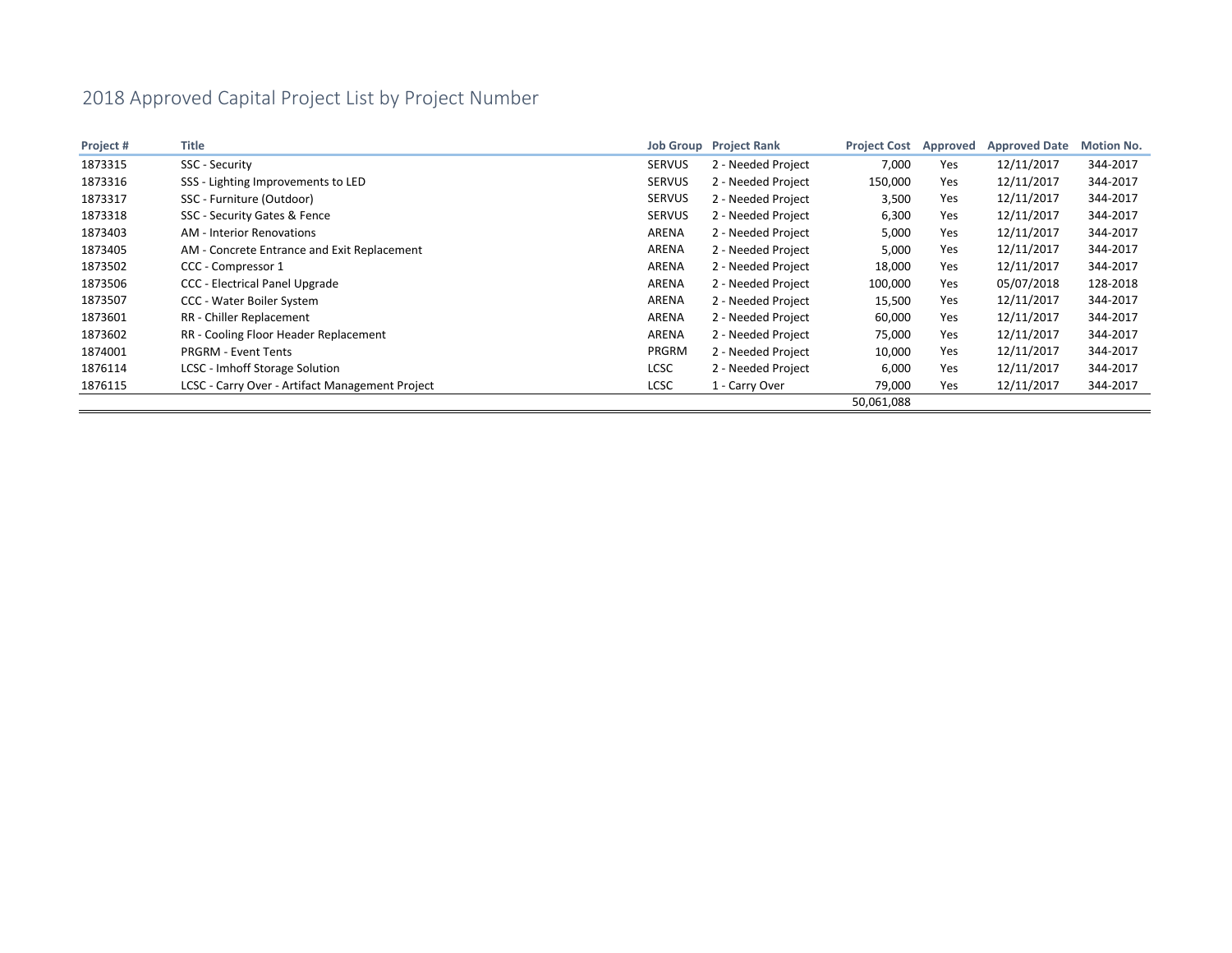### 2018 Approved Capital Project List by Service Area

| <b>Job Group</b> | <b>Title</b>                                                                                             | <b>Project Rank</b>                      | Project #          | <b>Sum of Project Cost</b> |
|------------------|----------------------------------------------------------------------------------------------------------|------------------------------------------|--------------------|----------------------------|
| <b>APORT</b>     | Airport - Generator                                                                                      | 2 - Needed Project                       | 1834001            | 125,000                    |
|                  | <b>Airport - Runway Rehabilitation</b>                                                                   | 2 - Needed Project                       | 1834005            | 5,790,274                  |
|                  | <b>Airport - Taxiway Rehabilitation</b>                                                                  | 2 - Needed Project                       | 1834004            | 250,000                    |
| <b>AQUA</b>      | <b>BAC - Sound System</b>                                                                                | 2 - Needed Project                       | 1873009            | 20,000                     |
|                  | <b>BAC - Spray Park Mechanical Storage Building Upgrade</b>                                              | 2 - Needed Project                       | 1873003            | 23,000                     |
|                  | <b>BAC</b> - Storage Shed                                                                                | 2 - Needed Project                       | 1873001            | 5,000                      |
|                  | <b>BAC - Waterslide Upgrade</b>                                                                          | 2 - Needed Project                       | 1873004            | 35,000                     |
|                  | <b>BAC - Wave Tank Refurbish</b>                                                                         | 2 - Needed Project                       | 1873007            | 75,000                     |
|                  | <b>BAC - Wheelchair Door Accessibility</b>                                                               | 1 - Carry Over                           | 1873010            | 20,000                     |
|                  | <b>ODP - Exterior Renovations</b>                                                                        | 2 - Needed Project                       | 1873208            | 10,000                     |
|                  | <b>ODP - Pool Deck Drainage Project</b>                                                                  | 2 - Needed Project                       | 1873207            | 100,000                    |
|                  | <b>ODP - Replacement Sand for Filters</b>                                                                | 2 - Needed Project                       | 1873210            | 7,000                      |
| <b>ARENA</b>     | <b>AM - Concrete Entrance and Exit Replacement</b>                                                       | 2 - Needed Project                       | 1873405            | 5,000                      |
|                  | <b>AM - Interior Renovations</b>                                                                         | 2 - Needed Project                       | 1873403            | 5,000                      |
|                  | <b>CCC - Compressor 1</b>                                                                                | 2 - Needed Project                       | 1873502            | 18,000                     |
|                  | <b>CCC - Electrical Panel Upgrade</b>                                                                    | 2 - Needed Project                       | 1873506            | 100,000                    |
|                  | <b>RR</b> - Chiller Replacement                                                                          | 2 - Needed Project                       | 1873601            | 60,000                     |
|                  | <b>RR</b> - Cooling Floor Header Replacement                                                             | 2 - Needed Project                       | 1873602            | 75,000                     |
|                  | <b>CCC - Water Boiler System</b>                                                                         | 2 - Needed Project                       | 1873507            | 15,500                     |
| <b>BLDMNT</b>    | <b>BM - City Hall - Scrubber</b>                                                                         | 2 - Needed Project                       | 1861312            | 6,000                      |
|                  | <b>BM - Community Services Building - Access Road Rehabilitation</b>                                     | 2 - Needed Project                       | 1861313            | 40,000                     |
|                  | <b>BM - Community Services Building - Window Replacement</b>                                             | 2 - Needed Project                       | 1861306            | 155,000                    |
|                  | <b>BM</b> - Furniture Replacement                                                                        | 2 - Needed Project                       | 1861307            | 15,000                     |
|                  | <b>BM</b> - Heritage Building - Rehabilitation                                                           | 2 - Needed Project                       | 1861305            | 200,000                    |
|                  | <b>BM - Legacy Centre - Washroom Renovation</b>                                                          | 2 - Needed Project                       | 1861304            | 120,000                    |
|                  | <b>BM - Operations Centre - Washbay Floor</b>                                                            | 2 - Needed Project                       | 1861302            | 18,000                     |
|                  | <b>BM</b> - Park Centre - Doors                                                                          | 2 - Needed Project                       | 1861310            | 33,000                     |
|                  | <b>BM - RCMP - Concrete Island and Bollards</b>                                                          | 2 - Needed Project                       | 1861317            | 12,000                     |
|                  | <b>BM - Vehicle</b>                                                                                      | 2 - Needed Project                       | 1861314            | 40,000                     |
|                  | Fleet - Shop Ceiling Fans (6)                                                                            | 2 - Needed Project                       | 1861315            | 5,000                      |
| <b>ENG</b>       | Engineering - 2017 Street Improvement Program Carry-Over                                                 | 1 - Carry Over                           | 1713601            | 270,000                    |
|                  | Engineering - 2017 Traffic Signal Hardware Carry-Over                                                    | 1 - Carry Over                           | 1713603            | 150,000                    |
|                  | Engineering - 2017 Water & Sewer Program Carry-Over                                                      | 1 - Carry Over                           | 1713602            | 150,000                    |
|                  | <b>Engineering - Capital Planning Priority</b>                                                           | 2 - Needed Project                       | 1813601            | 100,000                    |
|                  | Engineering - Carry Over - Landfill Cell 1.3                                                             | 1 - Carry Over                           | 1813607            | 3,100,000                  |
|                  | Engineering - Drainage Channel Improvements (52 St & 62 Ave)                                             | 1 - Carry Over                           | 1813603            | 3,787,500                  |
|                  | Engineering - Drainage Channel Improvements (East, Lake K)                                               | 2 - Needed Project                       | 1813618            | 200,000                    |
|                  | <b>Engineering - East Storm Channel Rehabilitation</b>                                                   | 2 - Needed Project                       | 1813612            | 1,000,000                  |
|                  | <b>Engineering - GIS Update</b>                                                                          | 2 - Needed Project                       | 1813610            | 70,000                     |
|                  | <b>Engineering - Leachate Managment System</b>                                                           | 1 - Carry Over                           | 1813620            | 750,000                    |
|                  | <b>Engineering - Neale Edmunds Control Structure Improvements</b>                                        | 2 - Needed Project                       | 1813604            | 650,000                    |
|                  | <b>Engineering - River Intake Dam Construction</b>                                                       | 2 - Needed Project                       | 1813615            | 250,000                    |
|                  | Engineering - Sanitary Main Replacement (36-40 St/48 Ave)                                                | 2 - Needed Project                       | 1813616            | 300,000                    |
|                  | <b>Engineering - Street Improvement Program</b><br>Engineering - Street Rehabilitation (12-44 St/40 Ave) | 2 - Needed Project<br>2 - Needed Project | 1813605            | 4,000,000<br>3,000,000     |
|                  | <b>Engineering - Survey Equipment</b>                                                                    | 2 - Needed Project                       | 1813613<br>1813609 | 36,000                     |
|                  | <b>Engineering - Traffic Signal Hardware Replacement</b>                                                 | 2 - Needed Project                       | 1813608            | 650,000                    |
|                  | Engineering - Traffic Signal Installation (25 St & 59 Ave)                                               | 2 - Needed Project                       | 1813619            | 450,000                    |
|                  | <b>Engineering - Wastewater Treatment Plant</b>                                                          | 1 - Carry Over                           | 1813602            | 9,000,000                  |
|                  | Engineering - Water & Sewer Replacement Program                                                          | 2 - Needed Project                       | 1813606            | 3,000,000                  |
|                  | Engineering - Grading & Ditch Work (67 St)                                                               | 2 - Needed Project                       | 1813621            | 48,000                     |
|                  | <b>Engineering - Parkview Storm Water Management Pond</b>                                                | 2 - Needed Project                       | 1813622            | 230,000                    |
| FIN              | <b>Finance - Office Furniture</b>                                                                        | 1 - Carry Over                           | 1813401            | 44,600                     |
| <b>FIRE</b>      | Fire Services - #14 Pumper Replacement                                                                   | 2 - Needed Project                       | 1823002            | 48,000                     |
|                  | Fire Services - Equipment Replacement                                                                    | 2 - Needed Project                       | 1823001            | 40,000                     |
|                  | <b>Fire Services - Fire Station #1 Renovation</b>                                                        | 2 - Needed Project                       | 1823003            | 110,000                    |
| FLEET            | <b>BMASP - John Deere AMT Gator</b>                                                                      | 2 - Needed Project                       | 1871001            | 30,370                     |
|                  | Fleet - A/C (Recover, Recycle, Recharge) Machine                                                         | 2 - Needed Project                       | 1831201            | 6,000                      |
|                  | Landfill - Garbage Compactor                                                                             | 2 - Needed Project                       | 1843001            | 820,000                    |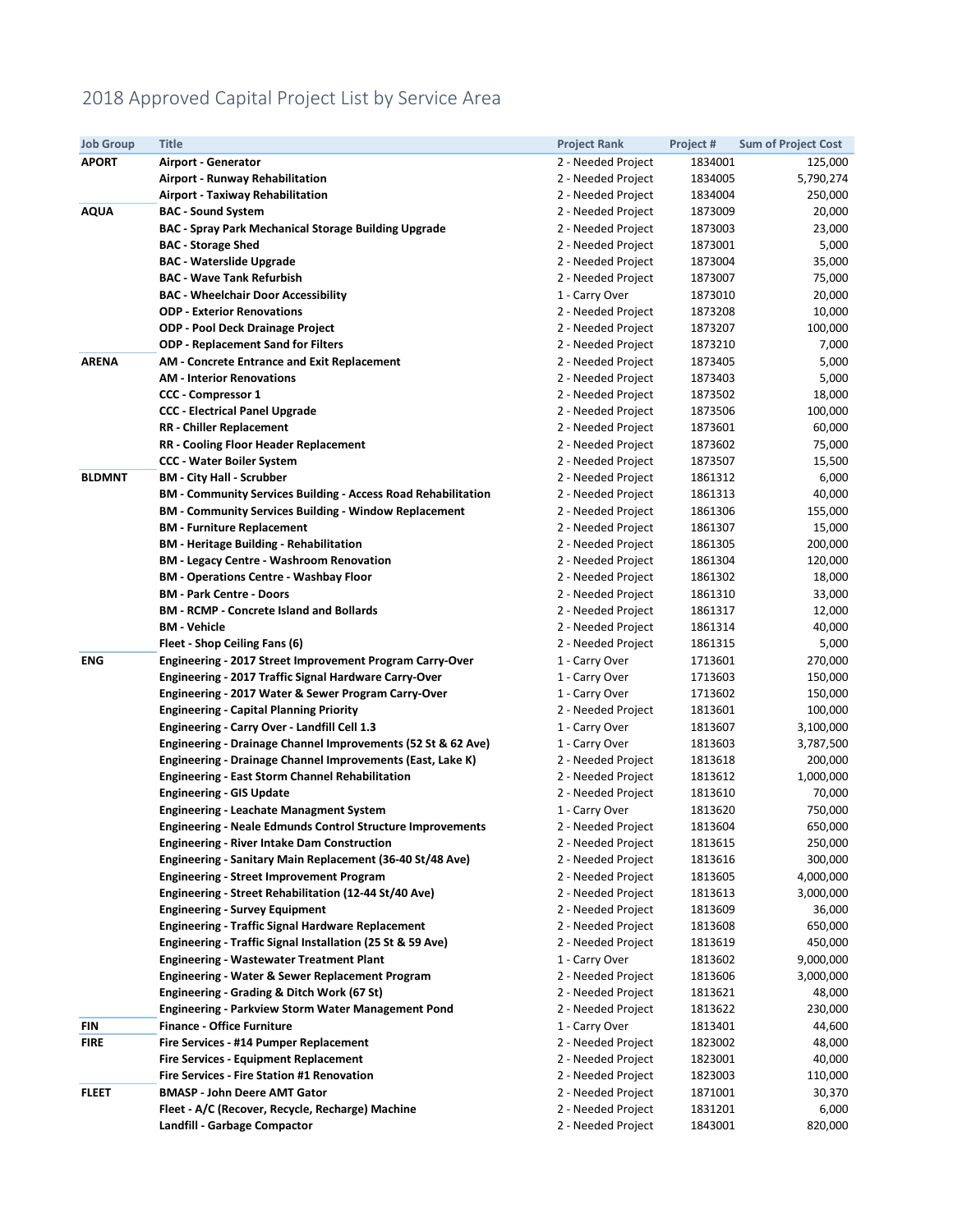### 2018 Approved Capital Project List by Service Area

| <b>Job Group</b> | <b>Title</b>                                                      | <b>Project Rank</b> | Project # | <b>Sum of Project Cost</b> |
|------------------|-------------------------------------------------------------------|---------------------|-----------|----------------------------|
| <b>FLEET</b>     | <b>Roadway Services - Sidewalk Snow Plow Replacement</b>          | 2 - Needed Project  | 1832001   | 180,000                    |
|                  | Roadway Services - Street Sweepers (3)                            | 2 - Needed Project  | 1832003   | 930,000                    |
| IT               | IT - 911 Voice Recorder Redundant Server                          | 2 - Needed Project  | 1813203   | 23,000                     |
|                  | IT - 911 Voice Recorder Replacement                               | 2 - Needed Project  | 1813202   | 15,000                     |
|                  | <b>IT - Application Software</b>                                  | 2 - Needed Project  | 1813212   | 105,000                    |
|                  | IT - Carry Over - Diamond Financial System                        | 1 - Carry Over      | 1813214   | 150,000                    |
|                  | <b>IT - Cisco Phones</b>                                          | 2 - Needed Project  | 1813201   | 5,000                      |
|                  | IT - Desktop Hardware                                             | 2 - Needed Project  | 1813210   | 133,500                    |
|                  | IT - Desktop Software                                             | 2 - Needed Project  | 1813209   | 3,000                      |
|                  | IT - Establish Secondary 911 Location                             | 2 - Needed Project  | 1813213   | 20,000                     |
|                  | <b>IT - Multi-Function Printers</b>                               | 2 - Needed Project  | 1813206   | 10,000                     |
|                  | <b>IT - Network Hardware</b>                                      | 2 - Needed Project  | 1813205   | 25,000                     |
|                  | <b>IT - Server Hardware</b>                                       | 2 - Needed Project  | 1813207   | 20,000                     |
|                  | IT-Carry Over - AMI Water Meter Reads                             | 1 - Carry Over      | 1813204   | 1,300,000                  |
| <b>LAND</b>      | Land Division - Colonial Park East Holdback & Third-Party Damages | 1 - Carry Over      | 1861207   | 66,703                     |
|                  | Land Division - Hill Industrial Third-Party Damages               | 1 - Carry Over      | 1861206   | 2,200                      |
|                  | <b>Land Division - Landscaping</b>                                | 2 - Needed Project  | 1861203   | 903,000                    |
|                  | Land Division - Landscaping (Fencing)                             | 2 - Needed Project  | 1861202   | 50,000                     |
|                  | Land Division - North East Area Structure Plan                    | 2 - Needed Project  | 1861204   | 250,000                    |
|                  | <b>Land Division - Parkview Holdback</b>                          | 1 - Carry Over      | 1861208   | 10,823                     |
| <b>LCSC</b>      | LCSC - Carry Over - Artifact Management Project                   | 1 - Carry Over      | 1876115   | 79,000                     |
|                  | <b>LCSC</b> - Imhoff Storage Solution                             | 2 - Needed Project  | 1876114   | 6,000                      |
| LFILL            | <b>Landfill - Operations Review</b>                               | 2 - Needed Project  | 1843003   | 75,000                     |
|                  | Landfill - Residential Limit Program                              | 2 - Needed Project  | 1843004   | 10,000                     |
|                  | Landfill - Security                                               | 2 - Needed Project  | 1843006   | 25,000                     |
| <b>LGCC</b>      | <b>LGCC - Carry Over - Irrigation System Upgrade</b>              | 2 - Needed Project  | 1873101   | 290,000                    |
|                  | <b>LGCC - Compressor Rebuild</b>                                  | 2 - Needed Project  | 1873117   | 25,000                     |
|                  | <b>LGCC - Exterior Building Upgrade</b>                           | 2 - Needed Project  | 1873123   | 250,000                    |
|                  | <b>LGCC - Exterior Renovations</b>                                | 2 - Needed Project  | 1873103   | 140,000                    |
|                  | <b>LGCC</b> - Furniture (Operating)                               | 2 - Needed Project  | 1873111   | 10,000                     |
|                  | <b>LGCC - Insulated Turf Covers</b>                               | 2 - Needed Project  | 1873104   | 5,000                      |
|                  | LGCC - Mower (Ride on)                                            | 2 - Needed Project  | 1873108   | 82,000                     |
|                  | <b>LGCC - Oil Storage Tank</b>                                    | 2 - Needed Project  | 1873119   | 3,700                      |
|                  | <b>LGCC - Power Rake Attachment</b>                               | 2 - Needed Project  | 1873112   | 9,500                      |
|                  | <b>LGCC - Utility Vehicle</b>                                     | 2 - Needed Project  | 1873105   | 35,000                     |
|                  | <b>LGCC - Vacuum</b>                                              | 2 - Needed Project  | 1873110   | 1,000                      |
|                  | <b>LGCC - Water Aeration Units</b>                                | 2 - Needed Project  | 1873116   | 9,000                      |
| <b>PARKS</b>     | <b>BMASP</b> - Amphitheatre Rehabilitation                        | 1 - Carry Over      | 1871003   | 652,500                    |
|                  | <b>BMASP - Lawn Bowling Greens Wooden Perimeter Replacement</b>   | 2 - Needed Project  | 1871006   | 5,000                      |
|                  | <b>BMASP - Roof (Shingle) Lawn Bowling Shed</b>                   | 2 - Needed Project  | 1871005   | 6,000                      |
|                  | <b>Cemetery - Cemetery Study</b>                                  | 2 - Needed Project  | 1854001   | 50,000                     |
|                  | Cemetery - Columbaria                                             | 2 - Needed Project  | 1854004   | 60,000                     |
|                  | <b>Cemetery - Concrete Cemetery Ribbons</b>                       | 2 - Needed Project  | 1854003   | 20,000                     |
|                  | <b>Cemetery - Guard Grave Shoring System</b>                      | 2 - Needed Project  | 1854002   | 7,000                      |
|                  | <b>Parks - AMT Gator</b>                                          | 2 - Needed Project  | 1871211   | 25,000                     |
|                  | Parks - Asphalt Trail Upgrades                                    | 2 - Needed Project  | 1871209   | 25,000                     |
|                  | <b>Parks - Beautification Projects</b>                            | 2 - Needed Project  | 1871203   | 30,000                     |
|                  | <b>Parks - Fencing Replacement</b>                                | 2 - Needed Project  | 1871204   | 30,000                     |
|                  | Parks - Playground Replacement Program                            | 2 - Needed Project  | 1871210   | 80,000                     |
|                  | <b>Parks - Small Equipment Replacement</b>                        | 2 - Needed Project  | 1871207   | 10,000                     |
| <b>PRGRM</b>     | <b>Programming - Event Tents</b>                                  | 2 - Needed Project  | 1874001   | 10,000                     |
| <b>ROADS</b>     | Roadway Services - LED Traffic Light Upgrade                      | 2 - Needed Project  | 1832004   | 50,000                     |
| <b>SERVUS</b>    | SSC - Ammonia System Upgrade                                      | 2 - Needed Project  | 1873312   | 13,500                     |
|                  | SSC - Compressor 2 Rebuild                                        | 2 - Needed Project  | 1873305   | 13,000                     |
|                  | SSC - Compressor 3 Rebuild                                        | 2 - Needed Project  | 1873306   | 7,000                      |
|                  | <b>SSC</b> - Fitness Equipment                                    | 2 - Needed Project  | 1873308   | 45,500                     |
|                  | <b>SSC - Floor Scrubber</b>                                       | 2 - Needed Project  | 1873307   | 6,600                      |
|                  | SSC - Furniture (Outdoor)                                         | 2 - Needed Project  | 1873317   | 3,500                      |
|                  | <b>SSC - Interior Renovations</b>                                 | 2 - Needed Project  | 1873309   | 19,200                     |